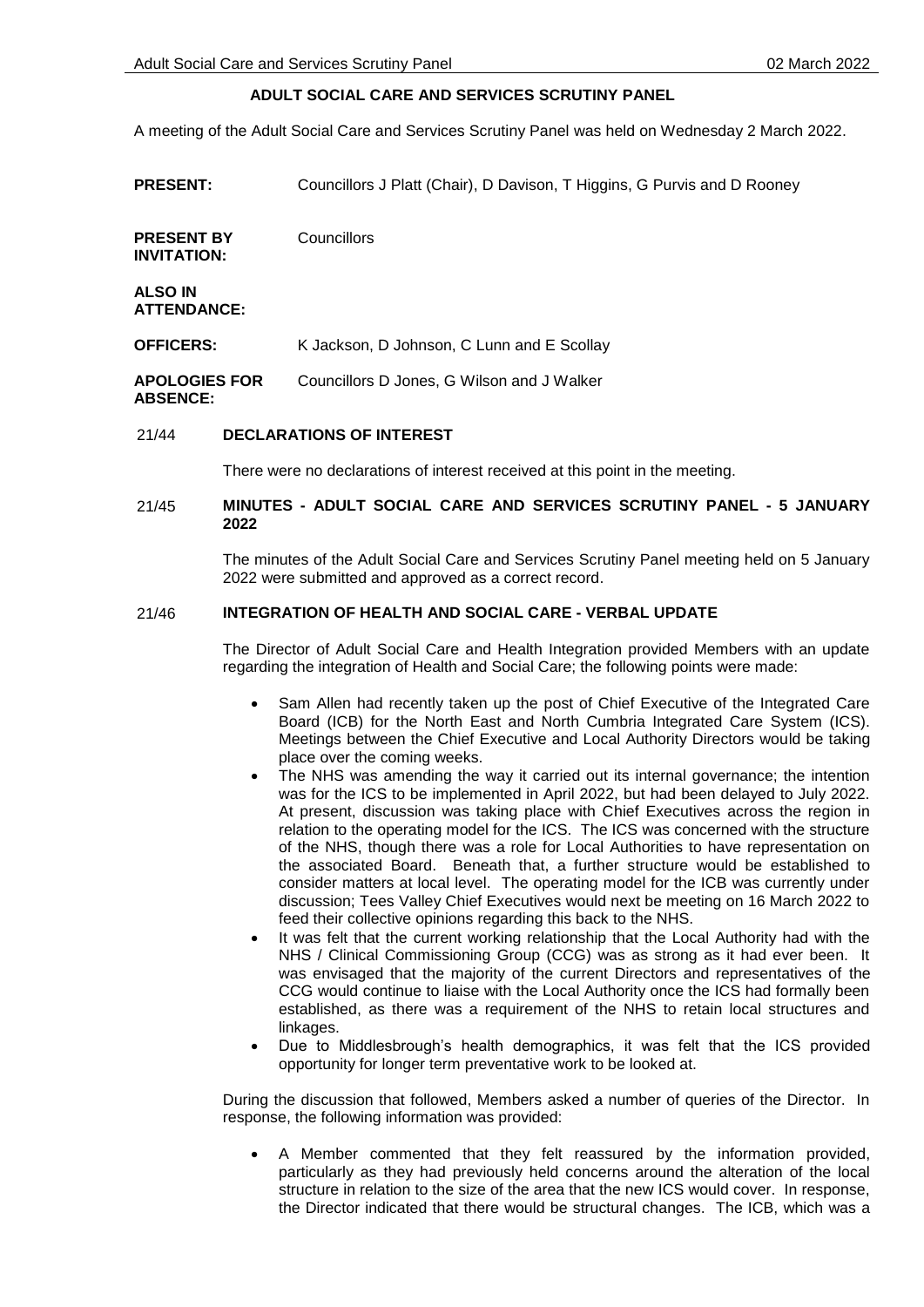Board of the NHS, covered the large geographical area; to ensure that local areas could 'feed in', there would be an Integrated Care Partnership (ICP), which was currently being discussed by the Chief Executives. The ICP would bring together local statutory and voluntary partners to arrive at collective agreement around what was appropriate for the respective local area. It was explained that the ICS guidance had been produced with an expectation that there would be one ICP for the whole geographical area. However, as the largest ICS in England, this would not have been practical and therefore, four ICPs were currently being created (Middlesbrough would belong to the Tees ICP, which was likely to involve the five Local Authorities). It was felt that this approach would grant opportunity for Middlesbrough to act as an individual Local Authority where choosing to do so, but would also provide a forum where the five Local Authorities could come together to provide a strengthened voice for collective matters.

 With regards to the statutory guidance for delivering the frameworks, it was explained that there was statutory guidance associated with the establishment of the ICB. The Chair for the local area had consistently aimed to maintain as much flexibility for individual local areas as possible, essentially because it reflected the statutory guidance and was practical to do so. Reference was made to the scale and diversity of the ICS area, which covered Redcar to Cumbria, and the need to successfully represent the varying needs of those different localities within it. There was more flexibility around the establishment of the local ICPs than there was the ICB, primarily because the Board was part of the NHS structure and would therefore be replicated across England.

The Chair thanked the Director for the information presented.

# **NOTED**

# 21/47 **THE ROLE OF THE VOLUNTARY AND COMMUNITY SECTOR (VCS) IN SUPPORTING ADULT SOCIAL CARE (WITH A FOCUS ON COVID-19 RECOVERY) - AN INTRODUCTION**

The Director of Adult Social Care and Health Integration and the Advanced Public Health Practitioner were in attendance at the meeting to provide an introduction to this new topic. A written report had been submitted in advance of the meeting.

By way of background and context, the Director made the following points:

- Within Adult Social Care, there were a number of different themes of service delivery / operational activity, which consisted of in-house service provision and independent (commissioned) service provision. Separate from those was the support provided by the VCS. Some of the services within the VCS were commissioned, others were pre-existing VCS organisations that acted entirely independently from the Council in the broader community. In terms of the latter, it was highlighted that despite not being directly commissioned, those organisations provided a critical contribution to the resilience of the Council's services because they supported the same communities that the Council sought to support.
- Traditionally the Council had linked into the VCS through Middlesbrough Voluntary Development Agency (MVDA), but also in the acknowledgment that there were lots of other aspects of the VCS that operated outside of MVDA, which although challenging to engage with was important to do so. It was felt that improvements could be gained around this engagement work both in respect of Adult Social Care and the Local Authority as a whole.
- Reflecting upon the impact of the pandemic, it was felt that in some respects there had been a hiatus for a couple of years in terms of development work because everyone had been focused on operational delivery. It had impacted service plans and had caused problems, but had also created opportunities. Moving out of the acute phase and into the recovery phase, now was the time to reassess, take stock and consider how activities would be carried out in a post-pandemic world.
- During the pandemic, Public Health had worked exceptionally well with the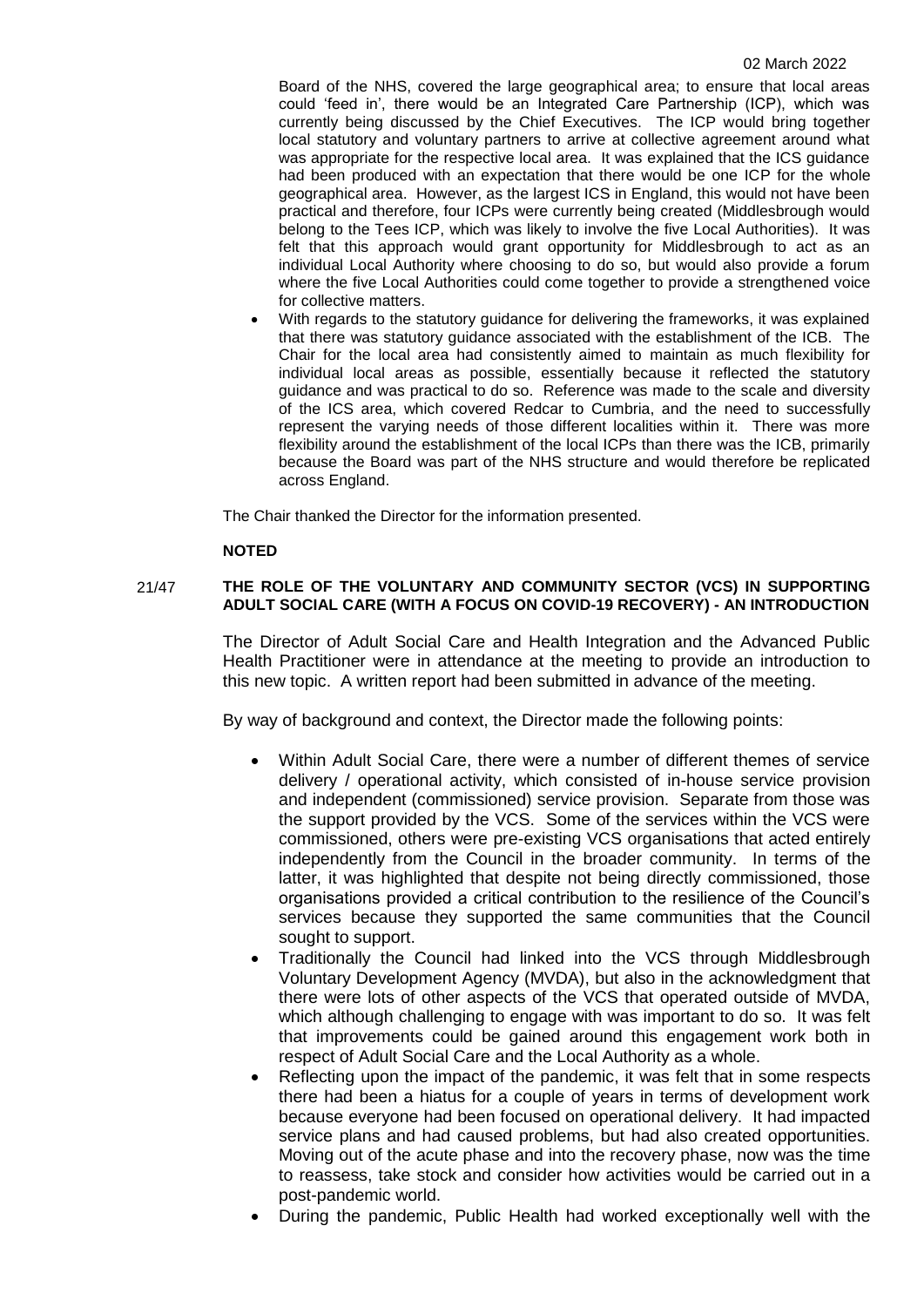VCS. The submitted report reviewed the work undertaken by Public Health primarily during the pandemic, and where that work now left the authority in relation to the VCS.

The Advanced Public Health Practitioner provided the following information to the panel:

- The Advanced Public Health Practitioner had been responsible for creating the Council's 'Covid Champions Network', which was initially formed through government grant funding.
- The role of the VCS was essential in supporting those accessing health and wellbeing services (and preventing poor health), as well as social care services. Consideration was given to the high profile of some VCS organisations and the comparatively low profile of others; it was important that the value of all of those was recognised.
- Public Health's engagement work with the VCS had initially commenced via the government grants programme. It had been recognised that, as Covid hit, the Council needed to support those VCS organisations that were going to be significantly affected. It was explained that formal organisations were suddenly unable to support vulnerable clients in their usual ways (e.g. following the removal of face-to-face contact), and therefore organisations needed to reconsider their operational models. In addition to that, usual sources of income such as charitable donations, grant funding, income from charity shops and/or holding events, had also been affected and therefore they needed to work differently.
- Following receipt of the first round of government grant funding, consideration was given as to how the VCS could best be supported. Details of the various types of funding awarded were provided in the submitted report. To begin with, Communications Grants were awarded in order to facilitate Public Health's engagement with vulnerable people in communities around raising awareness of Covid and keeping safe. The 'Covid Champions Network' was created through VCS organisations because they knew what messages would work best for their communities, and small grants were awarded for this work.
- The next grants to be awarded were VCS Sustainability Grants. The purpose of those was to support organisations losing their funding streams, or that had reduced staffing due to isolation etc., to sustain those services, but allow them opportunity to consider how they might operate differently. For example: virtual engagement with clients; doorstep deliveries; purchasing laptops to maintain contact with vulnerable people, etc., and to keep businesses in operation as they lost income streams. Those organisations involved in this joined the 'Covid Champions Network'.
- The Council then supported this further by providing Mental Health/Isolation Grants to those VCS organisations providing related support, whether that be related to dementia, caring or older people; mental health was also becoming a major issue as a consequence of isolation. It was highlighted that many excellent ideas had emerged for projects that could be delivered through VCS partners.
- Public Health was especially keen for organisations, through the 'Covid Champions Network', to become more aware of what others were doing and provide opportunities for partnership working. It was explained that when grants were being dispensed around mental health (Mental Health/Isolation Grants – second funding allocation) and recovery work (VCS Recovery Grants – third funding allocation), Public Health encouraged partnership working via the grant application forms, with higher funding packages being made available if partners demonstrated how they were going to work together and deliver services differently. It was felt that this had been a very positive spinoff of the grants process and the 'Covid Champions Network'.
- There had been some positive implications arising from the pandemic. For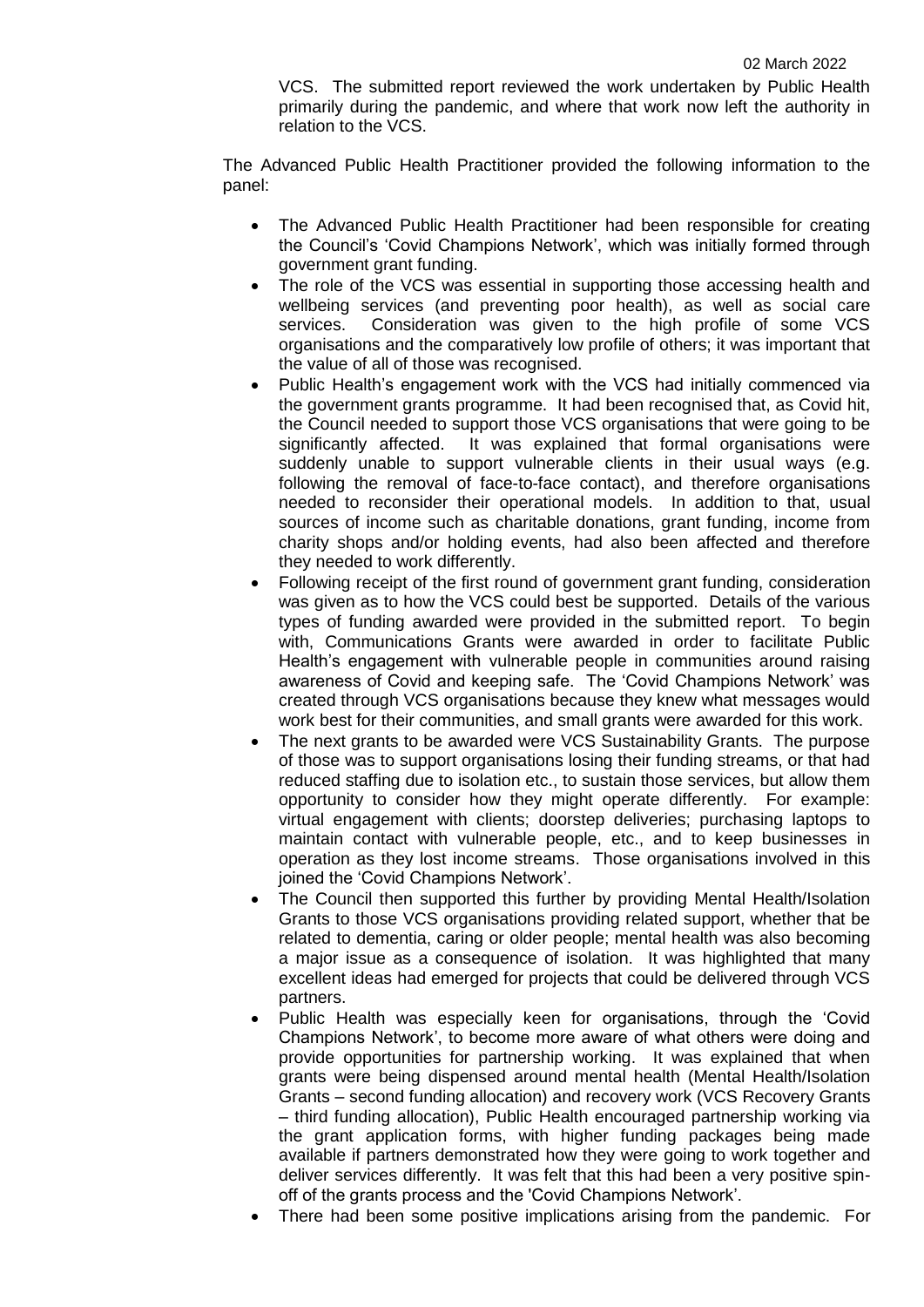example: organisations had been forced to rethink their operational models, including how services could be streamlined or delivered in a way that improved relations with their contacts. In addition, some projects had provided significant insight, e.g. in relation to men's mental health, one project had identified men to be more responsive via telephone than in-person. It was hoped that such findings would be taken forward in the future.

- Volunteers had been essential. Initially, work had commenced with GoodSam Volunteers (also known as NHS Volunteer Responders). In addition, individuals who were not formally attached to a VCS organisation had volunteered to join (and had continued to remain with) the 'Covid Champions Network' to deliver messages in their communities. The 'Covid Champions' had also, through the VCS organisations, provided practical support at Public Health's Covid Community Clinics, with staff and volunteers manning those clinics, undertaking queue management tasks, and engaging with clients and promotional work. Volunteers had gone above and beyond and it was highlighted that this had been really positive for relations between the Council and the VCS. As a consequence of Covid, Public Health had made contact with the VCS that had not been undertaken previously, and it was hoped that this could be taken forward further in the future.
- Consideration now needed to be given towards how the VCS could be supported in the future to enable more robust services to be provided longer term. With regards to finance, it had been observed that some organisations would have struggled within the first 3-6 months of the pandemic if grant funding had not been provided, which was very concerning given the positive impact that they had had. In moving forward, it was felt that provision of support/knowledge around financial planning could be provided in order to strengthen their approach to be more business-like and maintain the sustainability of their organisations. Additional approaches could look at reviewing the wider services to determine which of those organisations, whether from a Health and Social Care perspective or a Public Health perspective, could be strengthened further through partnership working. In terms of the various different communities that the VCS sector had been essential in supporting throughout the pandemic, in particular the different ethnic communities and groups, it was felt that engagement work could continue to be built-on in the future. Although it had been a very difficult time for VCS organisations, it was hoped that the work they had undertaken with Public Health had improved relationships all round, and that this work would continue. Although there were no specific plans in place for next steps as of yet, mention was made of the commitment that volunteers had made in relation to the 'Covid Champions Network'. It was explained that all had indicated that they wished to remain with the Network and to volunteer either as 'Community Champions' or general 'Health Champions'. This was especially positive as it would help to maintain those community links going forward.

During the discussion that followed, Members raised a number of queries/comments. In response, the following information was provided:

- Regarding positive outcomes that had emerged from the pandemic, examples of 'old world' community support provided to individuals were outlined. These included: collection of shopping and prescriptions; assisting neighbours; and work by GoodSam Volunteers. It was hoped that this support would continue because it had been incredibly valuable for local communities.
- With regards to the 'Covid Champions Network', the Advanced Public Health Practitioner explained that in December 2020, because previous grants had been provided and delivered well, Public Health had received further funding of £180,000, which was utilised to strengthen the approach with 'Covid Vaccine Champions'. It was explained that the issue of Covid vaccines had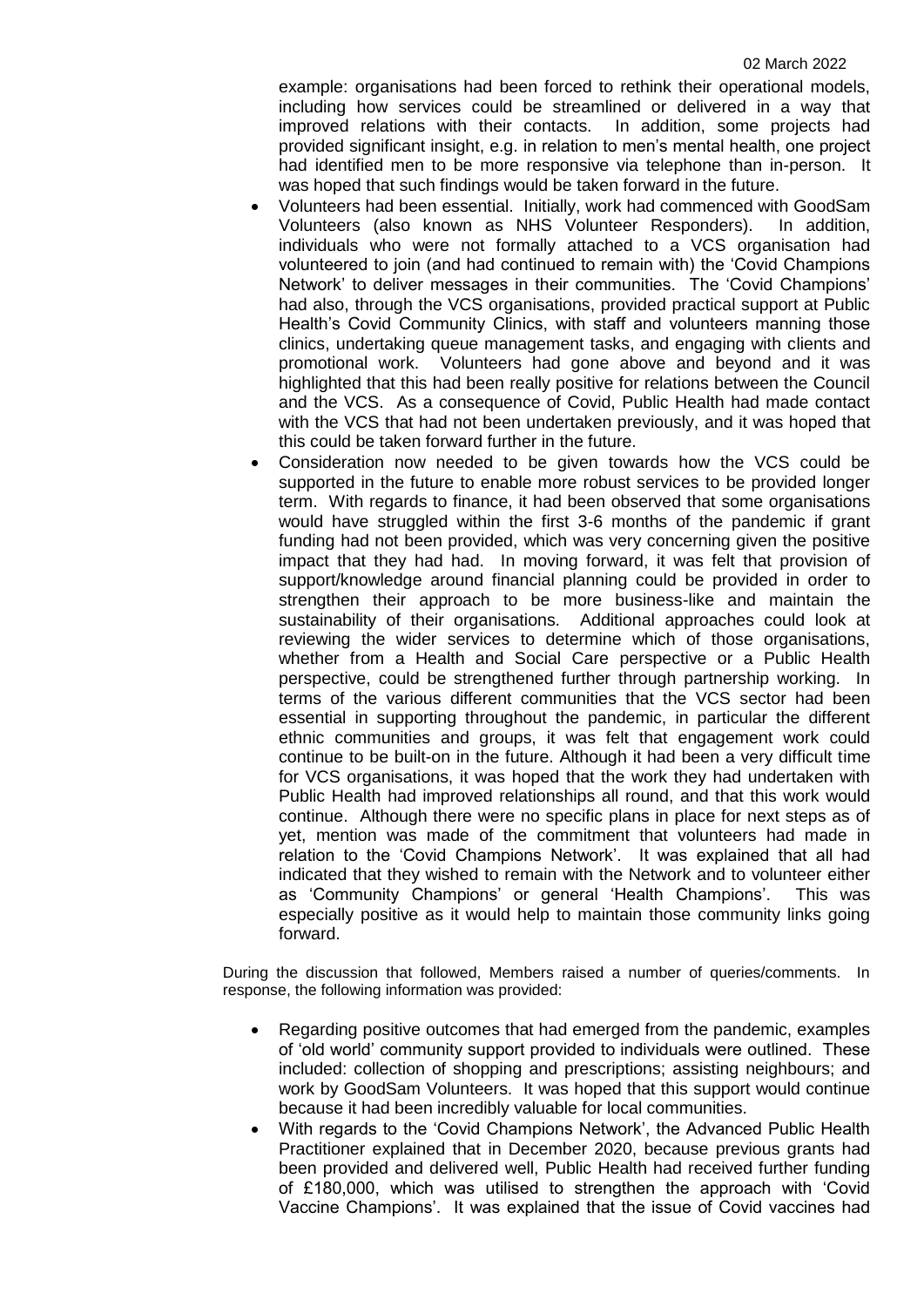been difficult to address because there were some key areas/communities that were not engaging, and as restrictions were being lifted nationally, people were becoming more blasé about the need for vaccines. Therefore, more specific engagement work was required, which could result in further VCS organisations becoming involved.

- Members heard that, prior to the pandemic, Public Health had intended to create a 'Health Champions Network'; Covid had helped to develop this because there was now a 'Covid Champions Network' with circa. 70-80 Members (some Council staff, but the vast majority were VCS organisations or volunteers) in place. It was hoped that, once Covid had entered a recovery/end phase, these Members could be retained as generic 'Health Champions'. Consequently, each had been asked if there were any particular areas of Public Health that interested them, e.g. smoking, obesity, mental health, cancer issues or community engagement, or if no specific interest, whether they would be willing to act as a generic 'Health Champion' within their community. It was explained that there would no expectation for individuals to provide expertise on any topic; it was a way of providing a route in for Public Health to improve its outreach resource. The decision was entirely for the respective individual, although Public Health was keen not to lose volunteers or the key VCS organisations that were currently represented.
- The Director of Adult Social Care and Health Integration highlighted the importance of not aligning activities to specific areas, i.e. Health, Social Care or Public Health, because to do so would forge a return back to traditional silo ways of working when the objective was to create networks within local communities, where people could support each other and assume responsibility for the area. The importance of maintaining those networks during and beyond the recovery phase was highlighted. It was explained that through the voluntary development agency and the Council's own direct contributions, assistance could be provided to local communities to help them develop their own resilience and grow their own support networks and links.
- The Advanced Public Health Practitioner explained the importance of two-way communication in terms of conveying messages to local communities. It was important that Public Health understood the issues facing local communities from a 'grass roots' level and were able to communicate accordingly. The role of the VCS organisations in facilitating this process had been invaluable. Moving forward, it was essential that this continued in order for Public Health to understand what the emerging issues and barriers for communities were. The Director of Adult Social Care and Health Integration made reference to a Local Area Coordination pilot that had been undertaken circa. 10 years previously, which was based on an Australian idea and looked at networks within local communities. The Advanced Public Health Practitioner referred to the work undertaken with VCS organisations and ethnic communities, and the invaluable role that local religious leaders had played in conveying messages. It had been fully recognised that there were key people on the ground that needed to be engaged with, and therefore very important that these relationships be maintained and developed going forward.
- A Member made reference to the different communities within Middlesbrough; the importance of conveying messages to these varying communities and the assistance that Elected Members could provide.
- A Member commented that the VCS was excellent at adapting quickly to change and commended the joint working between the VCS and the statutory sector. It was commented that the encouragement of partnership working in terms of applying for grant funding was very positive because competing for funds generally created division. Encouraging organisations to apply for joint funding improved that process.
- With regards to the management of the 'Covid Champions Network', it was explained that in the earlier stages of the pandemic, the group had met on a fortnightly basis and then on a monthly basis; the group currently met virtually